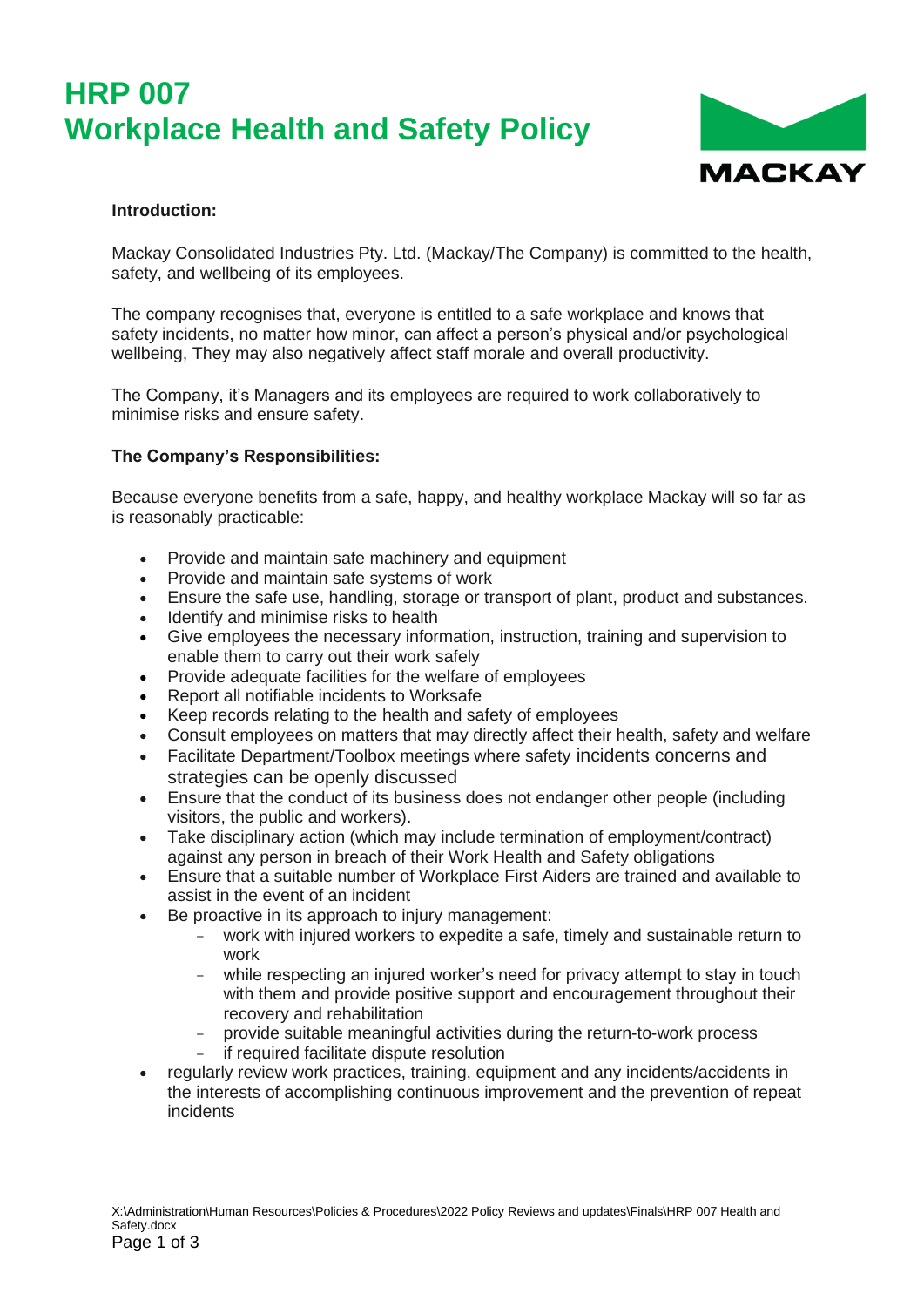## **Employees' Responsibilities**

Because employees influence their own safety and the well-being of others they are required to:

- Take reasonable care for their own health and safety in the workplace.
- Take reasonable care for the health and safety of others who may be affected by what they do or don't do
- Encourage colleagues, visitors and on-site contactors to follow safe work practices
- Cooperate with Mackay about any action the company takes to comply with the OHS Act or Regulations. For example, use equipment properly, follow safe work policies and procedures and attend training
- Not intentionally or recklessly interfere with or misuse anything at the workplace that supports health, safety and welfare
- Immediately report all injuries and/or near misses to management
- Contribute their ideas with respect to improving safety at work
- Comply with all safety related policies including: No Bullying No Harassment and Anti-discrimination
- Support colleagues who may have been directly involved in or; observed a safety incident by assisting them to report the incident and where necessary refer them to seek professional help for example from a General Practitioner or a counsellor from Mackay's Employee Assistance Program (EAP). Contact Our EAP provider can be contacted by calling 1300 OUR EAP.

## **In the event of a safety incident where someone is injured**

Employees must immediately:

- Where it is safe to do so render assistance this may include offering first aid, switching off power, removing dangerous hazards that are likely to cause further injury to the injured person and/or others, caring for the injured person and preserving their dignity.
	- Employees rendering assistance must in the first instance take care not to injure themselves while providing assistance
- Summon a first aider or in the event of a serious injury call 000 immediately and request ambulance assistance. If an ambulance is called:
	- tell emergency services to enter via the nearest entrance to where the injured person is i.e. Taylors Road or Nina Link
	- delegate a staff member to wait outside for the ambulance and on their arrival escort paramedics to the injured person
	- while our usual security practices such as visitor registration do not apply in these circumstances, emergency services staff must be continuously escorted while they are on site
- Inform a manager
- Note details such as time, date, what happened and witnesses

## **In the event of a Phycological injury where the person is showing signs of distress, anxiety and/or depression**:

• Encourage/Direct the injured person to seek professional assistance from a Doctor or through OUR EAP service by calling 1300 OUR EAP